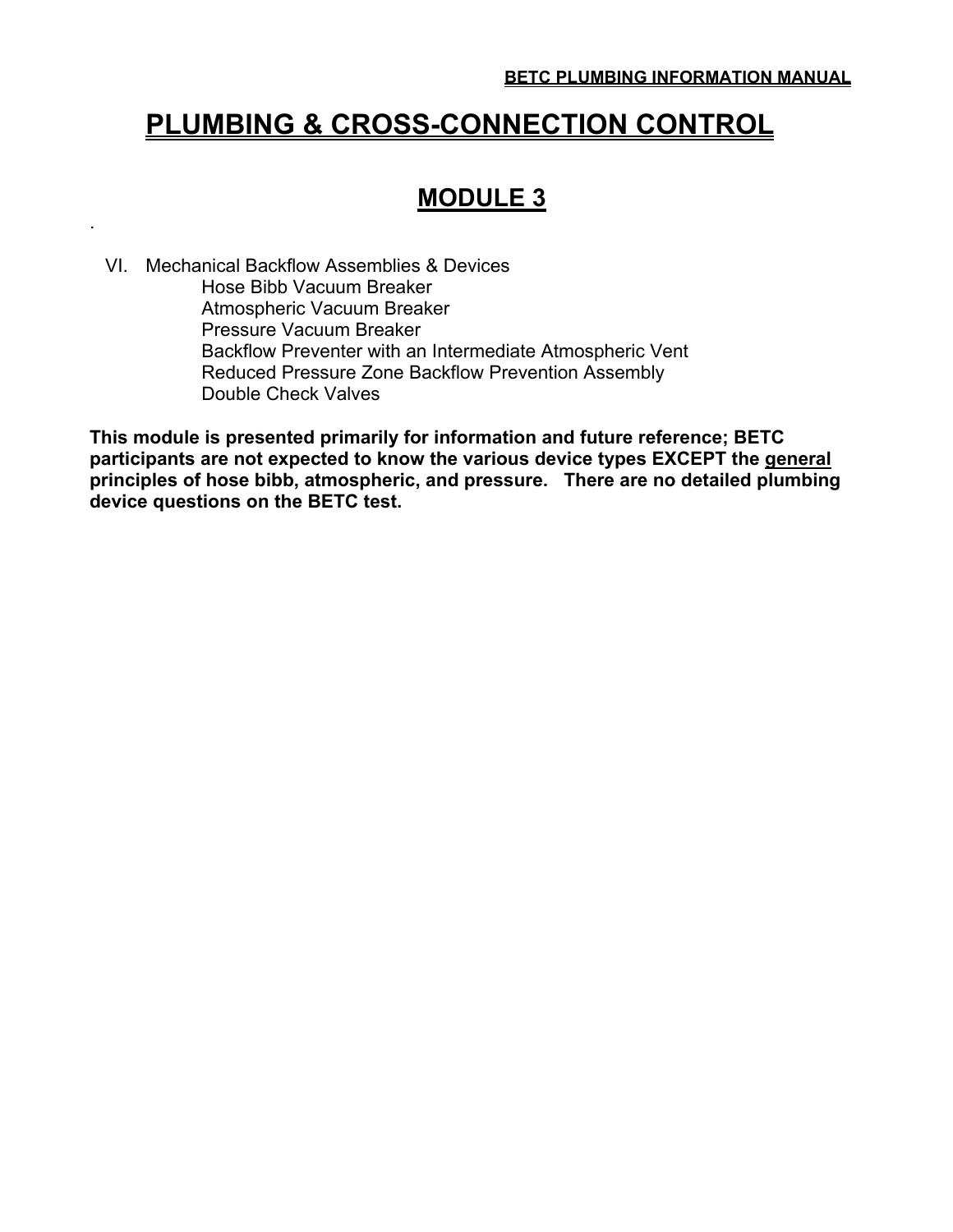## **VI. MECHANICAL BACKFLOW ASSEMBLIES & DEVICES**

The type of mechanical assembly or device selected must be appropriate for the degree of hazard and specific application relevant to the potential backflow possibilities. Mechanical backflow preventers consist of single or multiple check valves that open from the flow pressure of the potable water. These valves are fabricated to seat tightly on a machined surface and when closed, prevent any flow in the wrong direction. Also, some devices have air inlets or ports that are vented to the atmosphere to relieve any vacuum or negative pressure developed in the system. All backflow devices must be installed so they are accessible for inspection, service and repair.

#### **NOTE:**

 **The specific use and installation of a backflow prevention assembly or device must be clarified by the manufacturer and comply with the plumbing codes governing the jurisdiction in which the unit is installed.**

#### **AMERICAN SOCIETY OF SANITARY ENGINEERING (ASSE)**

ASSE is a consensus, voluntary ANSI (American National Standards Institute) accredited association that develops and maintains product performance standards for component parts of the plumbing systems and professional qualifications standards. Eighteen standards are for backflow devices/assemblies. On the following pages, examples of various devices are cited with the number for the ASSE standard under "Installation & Use."

### **FOOD PROCESSING & RETAIL FOOD CODE PLUMB ING REGULATIONS**

#### **FDA Food Code**

Chapter 5. The following section is from the Food and Drug Administration's 1997 Food Code (food establishments) pertaining to: 5-202.14 Backflow Prevention Device, Design Standard.

 A backflow or backsiphonage prevention device installed on a water supply system shall meet American Society of Sanitary Engineering (A.S.S.E.) Standards for construction, installation, maintenance, inspection, and testing for that specific application and type of device.

**Grade A Pasteurized Milk Ordinance** (PMO), Current Edition

Item 8r, 7p, and Appendix D, Standards for Water Sources.

## **National Shellfish Sanitation Program Manual of Operations, Part II**, 1995 Revision

Section D, Part 8 and 9.

#### **HOSE BIBB VACUUM BREAKER (HBVB)**

A hose bibb vacuum breaker contains one spring loaded valve and an atmospheric vent that is controlled by a diaphragm seal. The HBVB is installed on the end of a hose bibb (sill cock or boiler drain inlet) for a garden hose, slop/mop sink hose etc., or anywhere else a hose can be connected. Internally, the valve is spring loaded to be in a closed position and opens with flow in the proper direction. As the water flow begins (dynamic, water flow in the desired direction), the valve opens and allows the diaphragm seal to close off the atmospheric vent (the flow pressure is what moves & holds the diaphragm against the vent ports). When zero pressure or back-siphonage (negative pressure) conditions exist, the spring pulls the valve closed and simultaneously pushes the diaphragm (thus, opening the vent to relieve any vacuum) into position to form a tight seal between the valve and valve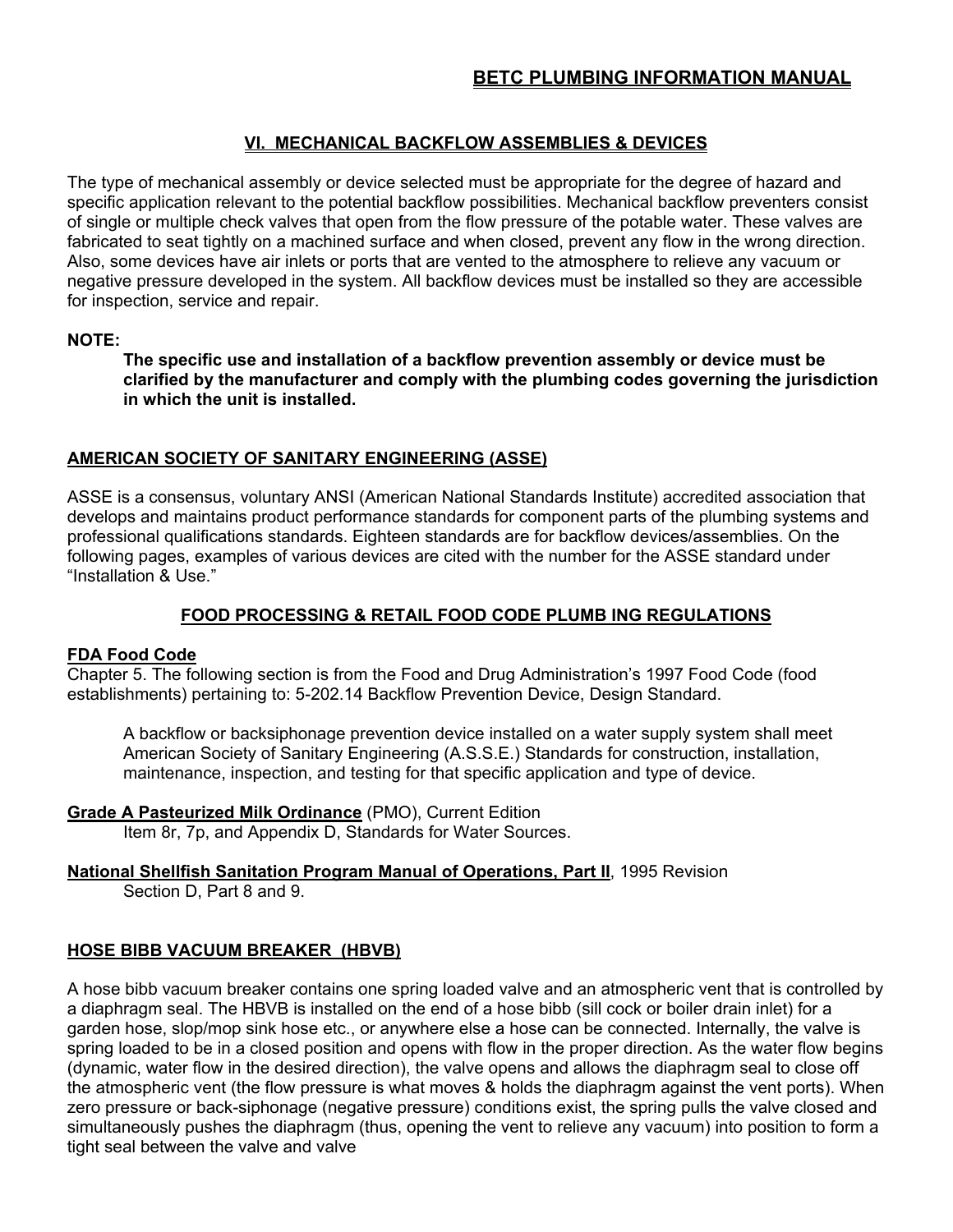seat. Under static conditions (no flow) with the HBVB, the check valve may or may not be closed. (The HBVB is not approved for continuous pressure but there may be time periods when water pressure exists on both sides of the device)



open and the control of the control of the control of the control of the control of the control of the control of the control of the control of the control of the control of the control of the control of the control of the

Vent/air inlet



#### HBVB INSTALLATION & USE:

- 1. Shut off valves must be located up stream from the vacuum breaker, and spring-loaded pistol- grip shutoff valves are not to remain on the hose with the water left on, when not being actively used.
- 2. Each hose connected to a manifold or "Y" must be provided with its own HBVB, i.e., county fair, special events where several vendors may share one hose spigot

#### 3. Approved for **HIGH HAZARDS, NON-CONTINUOUS PRESSURE & NO POTENTIAL BACKPRESSURE.** ASSE standard #1011

**NOTE:** HBVB's cannot be used under continuous pressure conditions (defined as water pressure on both sides of the unit for more than 12 hours), because the spring loaded valve may stick or freeze in the open position, thus making the water supply vulnerable to backflow. Remember, you must evaluate the HBVB in its setting and determine the use and time. If the use period extends over 12 hours, then an approved continuous pressure backflow device must be installed.

## **ATMOSPHERIC VACUUM BREAKER (AVB)**

This device has an internal polyethylene or metal float valve that moves up and down on a shaft (not spring loaded). Water moving in the normal direction of flow lifts the float, and causes the atmospheric vent to close (an opening on the top of the unit is open to the air). The normal water pressure keeps the float valve in the upward closed position. Shutting off the water causes the float to drop; the supply valve to close; and results in the atmospheric vent being open. With the water off, the down stream piping of the AVB is open to the atmosphere, creating an air gap, and thus preventing any back-siphonage. When a negative pressure occurs on the supply side, the float valve drops, closing off the supply, and opening the atmospheric vent. Thus, any down stream contamination will not be siphoned into the potable supply. The atmospheric vacuum breaker provides **excellent protection against "back-siphonage" only**. Exposing the AVB to backpressure can cause the atmospheric valve to modulate up and down, thus permitting a potential contaminant, via backpressure, to enter the water supply.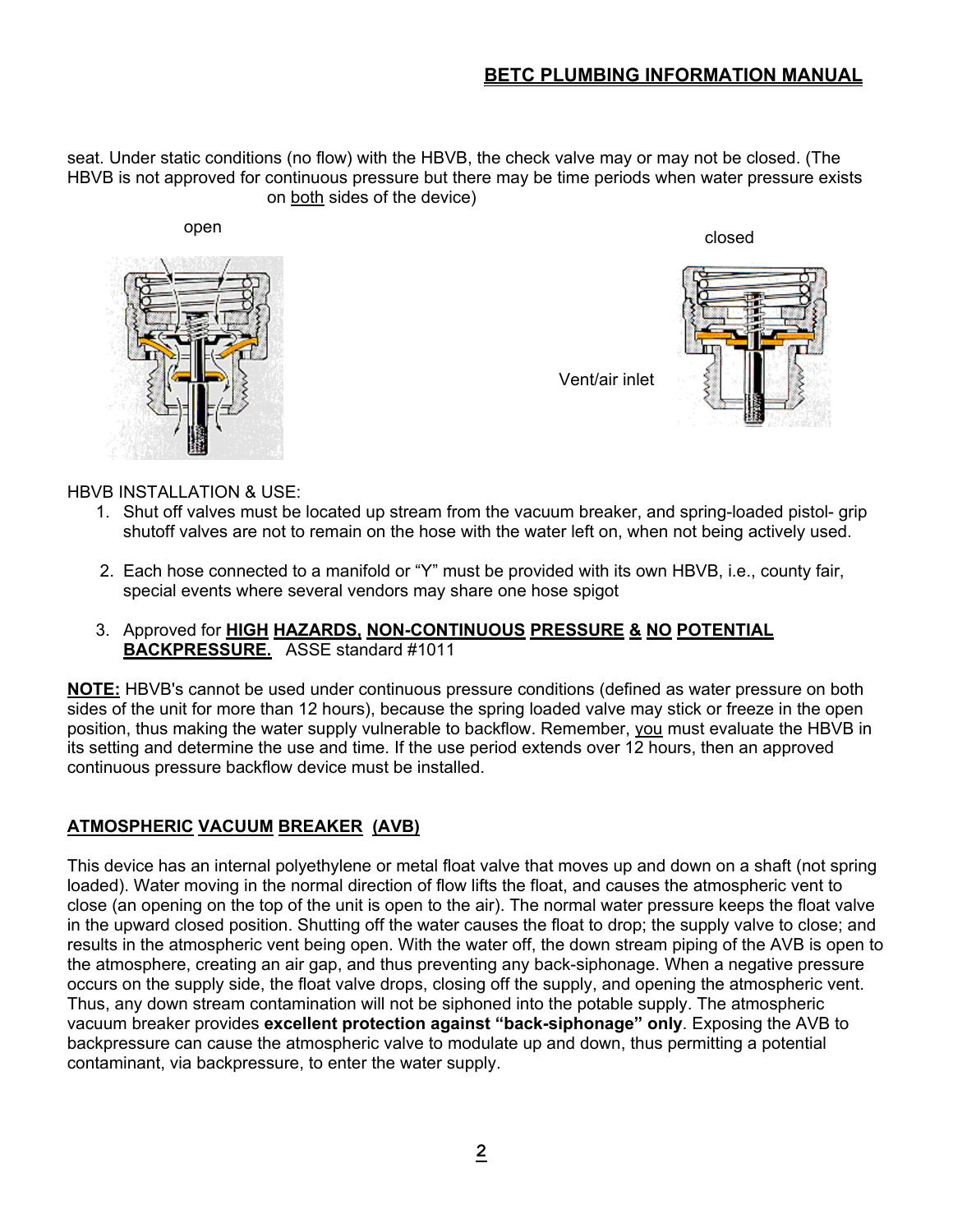



## AVB INSTALLATION & USE:

- 1. The mushroom shaped device must be installed vertically (upright position), with the atmospheric opening at the top and the elevation of the unit must be at least 6 inches above the highest inlet, "down stream" of the AVB.
- 2. All shutoff devices must be located "up stream" from the AVB (supply side). This unit cannot be tested after installation.
- 3. Approved for **HIGH HAZARDS, NON-CONTINUOUS PRESSURE & NO POTENTIAL BACKPRESSURE**. ASSE standard #1001

NOTE: AVB's cannot be used under continuous pressure conditions (defined as water pressure on both sides of the unit for more than 12 hours), because the float valve may stick or freeze in the up position, thus making the water supply vulnerable to potential back-siphonage. Remember, you must evaluate the AVB in its setting and determine the use and time. If the use period extends over 12 hours, then an approved continuous pressure backflow device must be installed.

## **PRESSURE VACUUM BREAKER (PVB)**

The PVB is similar to the atmospheric vacuum breaker (AVB), except that it has two test cocks and two gate valves (new units use ball valves) for testing the unit, and it also has two positive seating (spring loaded) valves. The first check valve (supply side) is spring loaded for a closed position and "guards" the potable water supply side; when the water supply is turned on, the flow pushes it in the open position. The second check valve or air inlet valve (down stream side) is spring loaded for an open position to the atmosphere and only closes when the supply water is turned on. When the supply pressure drops to or below atmospheric pressure (below 0 gauge pressure), the second check valve opens to the atmosphere and the first check valve closes. As with the AVB, the PVB only provides protection for back-siphonage.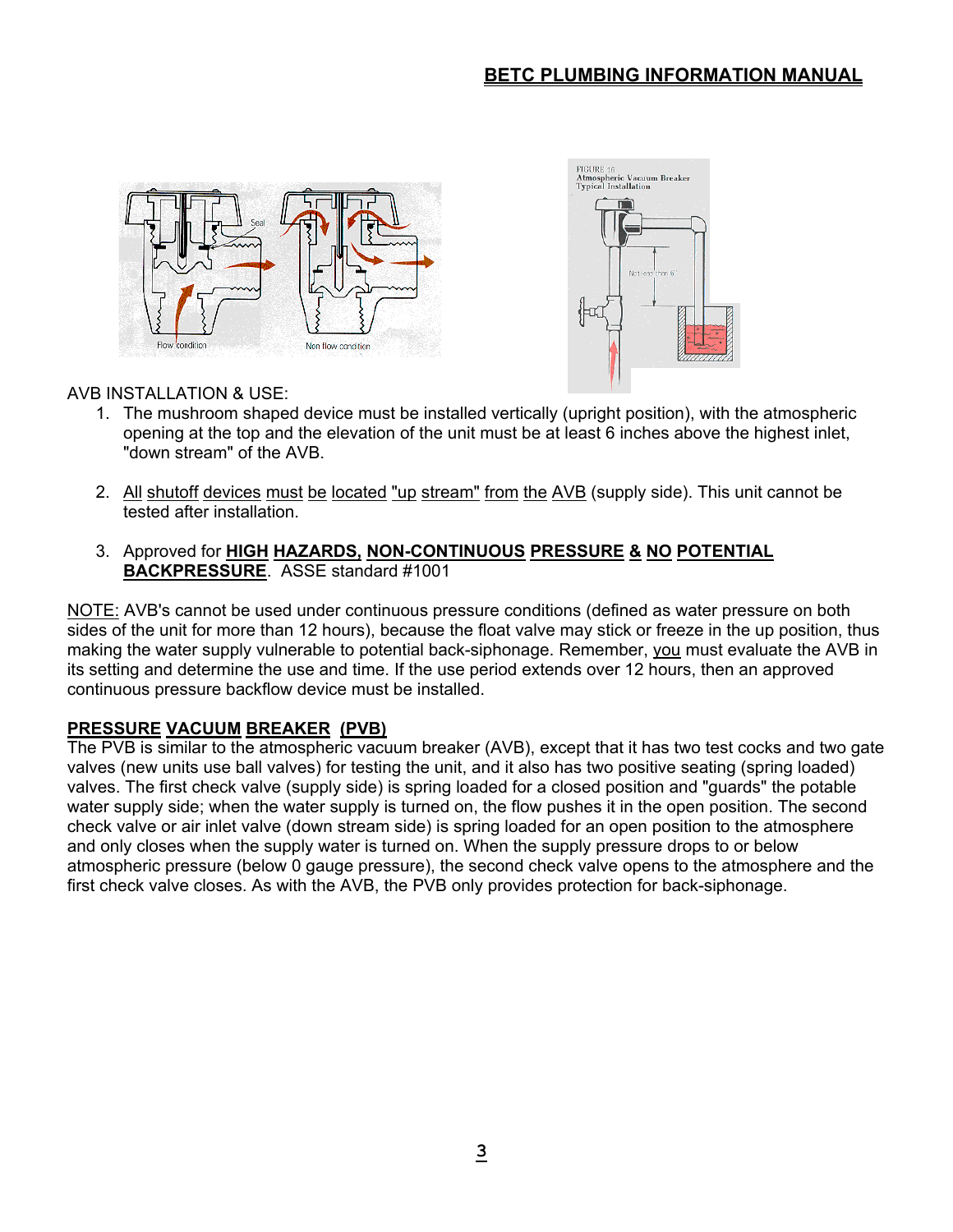#### PVB INSTALLATION & USE:

- 1. The unit is generally used in agricultural, irrigation, and industrial applications.
- 2. The PVB must be installed at least 12 inches above the highest elevated inlet or fixture on its down stream side. Also, the unit must have a shut off valve on each side and two test cocks for testing.
- 3. The device must be located in an accessible area for testing and servicing. Also, it is permissible to install shut off devices down stream of this unit.
- 4. Lines should be thoroughly flushed prior to installation in order to prevent any debris from lodging in the valve seats and preventing a tight seal.

#### The PVB is approved for **HIGH HAZARD, CONTINUOUS PRESSURE & NO POTENTIAL BACKPRESSURE.** ASSE standard #1020



## **BACKFLOW PREVENTERS WITH INTERMEDIATE ATMOSPHERIC VENT**

## **1. SPECIALTY UNITS FOR 1/2 & 3/4 INCH SUPPLY LINES**

This device contains an atmospheric vent between two spring loaded check valves, and these valves are spring loaded for automatic closure under static (no water flow) conditions. The atmospheric vent is controlled by a diaphragm seal that directly responds to the movement of the supply side (primary) check valve. As the water flow begins (dynamic), the primary check opens and simultaneously frees the diaphragm seal to close off the atmospheric vent and then proceeds to open the secondary check valve (down stream side). The positive supply pressure holds the diaphragm seal in place to close off the atmospheric vent under static (there is no flow, but supply pressure exits in the device) or dynamic conditions. Under back-siphonage conditions, the diaphragm seal is able to open the atmospheric vent independent of the primary check valve (to relieve any vacuum on the supply side). To further understand how an atmospheric vent satisfies a vacuum, put a hole in a soda straw, keeping the hole out of the soda and try to drink the soda. When a zero pressure or back-siphonage condition exits on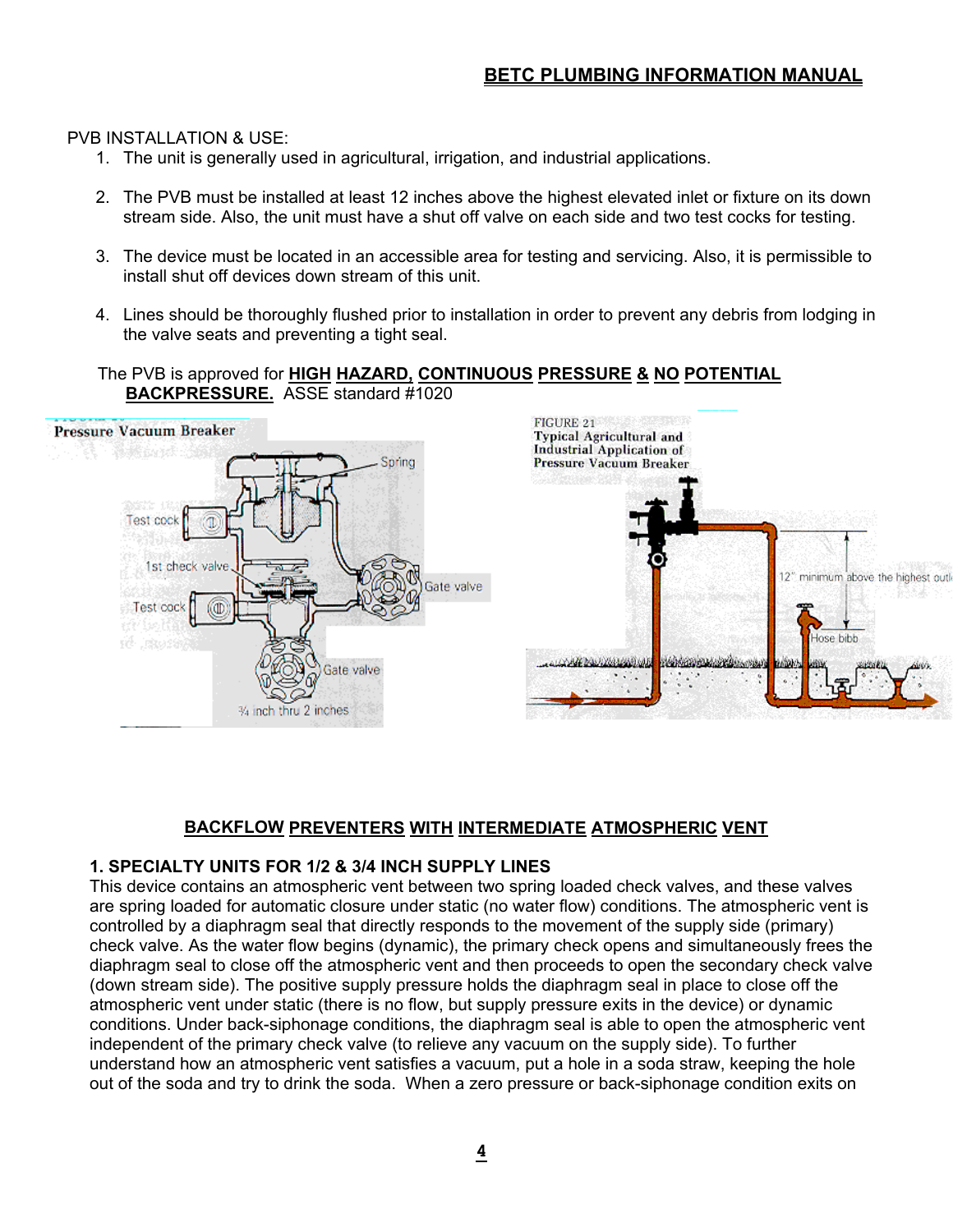the supply side, the primary check valve closes under spring pressure and simultaneously pushes the diaphragm seal into position to form a tight seal between the valve and valve seat - opening the atmospheric vent and closing the secondary check valve.

Under back-pressure conditions, the secondary check valve would close first. If the secondary check valve were to foul in the closed position, the primary check valve would close and the backpressure leakage would drain out through the atmospheric vent (air break chamber). (Note: Backflow preventers with atmospheric vents should be located so that water leakage will not cause a nuisance.)



#### **SPECIALTY UNITS WITH AN INTERMEDIATE ATMOSPHERIC VENT FOR 1/2 & 3/4 INCH SUPPLY LINES**, continued

INSTALLATION & USE:

- 1. The unit can be installed horizontally or vertically and must not be located in a pit or a location subject to standing water. Under no circumstances should plugging of the relief port or vent be permitted.
- 2. Generally, the unit may be installed on water supply lines for laboratory equipment, food processing tanks, sterilizers, dairy equipment, livestock drinking fountains, residential boilers, or in other situations where cross-connection control is needed.
- 3. Approved for **LOW HAZARD, CONTINUOUS PRESSURE & BACKPRESSURE OR BACK-SIPHONAGE**. ASSE standard #1012
- Note: Some plumbing codes or jurisdictions place application limitations on this device, because the unit cannot be tested.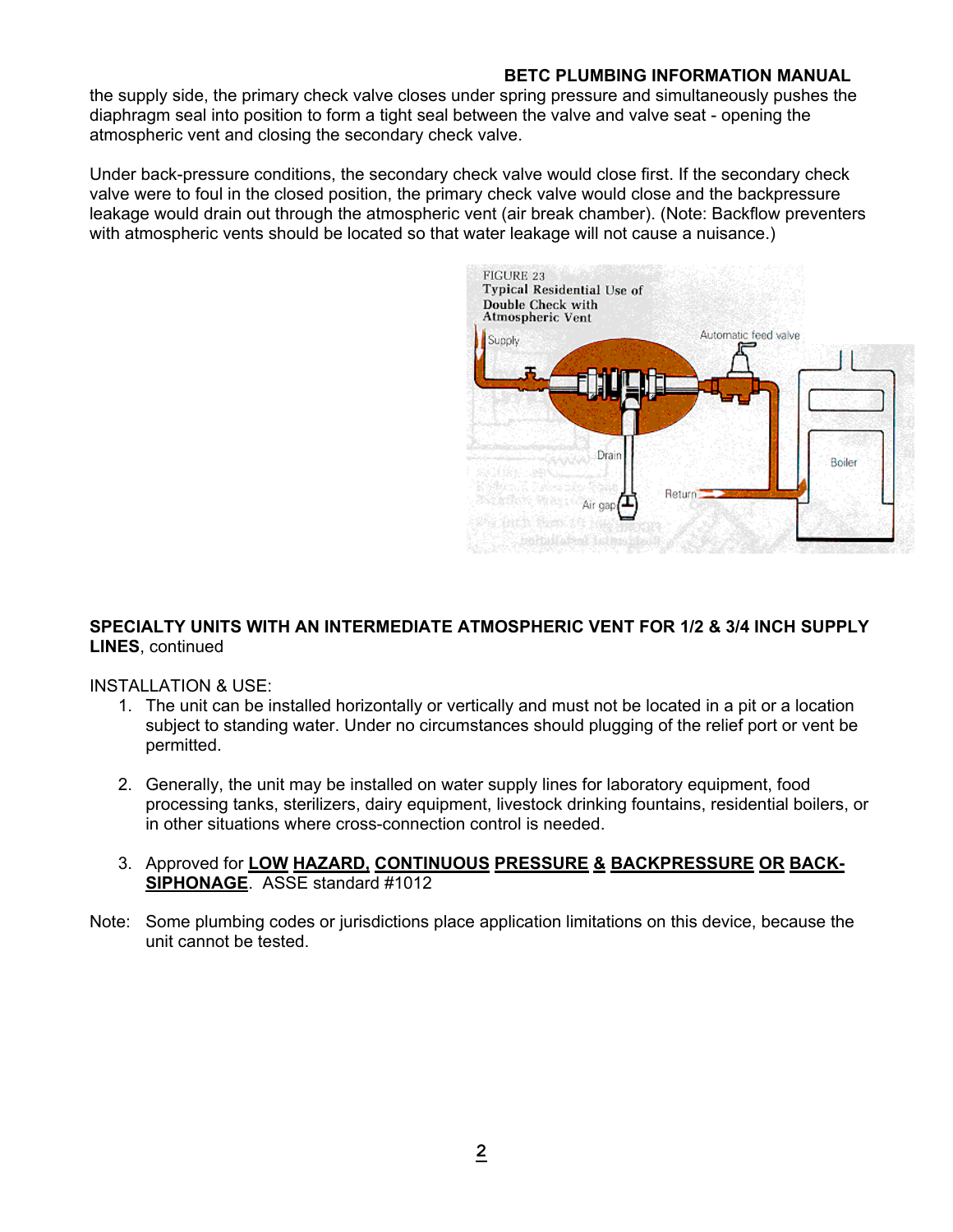## **INTERMEDIATE ATMOSPHERIC VENTS** CONTINUED

#### **2. SPECIALTY IN-LINE APPLICATIONS/LAB FAUCETS**

These types of backflow preventers operate on the same principle as the backflow preventer with an intermediate atmospheric vent for 1/2 and 3/4 inch supply lines. There are several types of these units and not all of them are approved for continuous pressure.



#### INSTALLATION & USE:

- 1. Units that are approved for continuous pressure can be used in supply lines for low water volume needs such as coffee and tea urns or ice makers. (Not approved for soda carbonators.)
- Units that are only approved for non-continuous pressure applications such as those installed on the supply side of an aspirator for a laboratory faucet or on a barber shop/ beauty parlor sink.
- Whether a particular unit is APPROVED FOR CONTINUOUS PRESSURE OR NOT WILL NEED TO BE CLARIFIED BY THE MANUFACTURER.
- All types are approved for LOW TO MODERATE HAZARDS AND BACKPRESSURE OR BACK-SIPHONAGE. ASSE standard #1035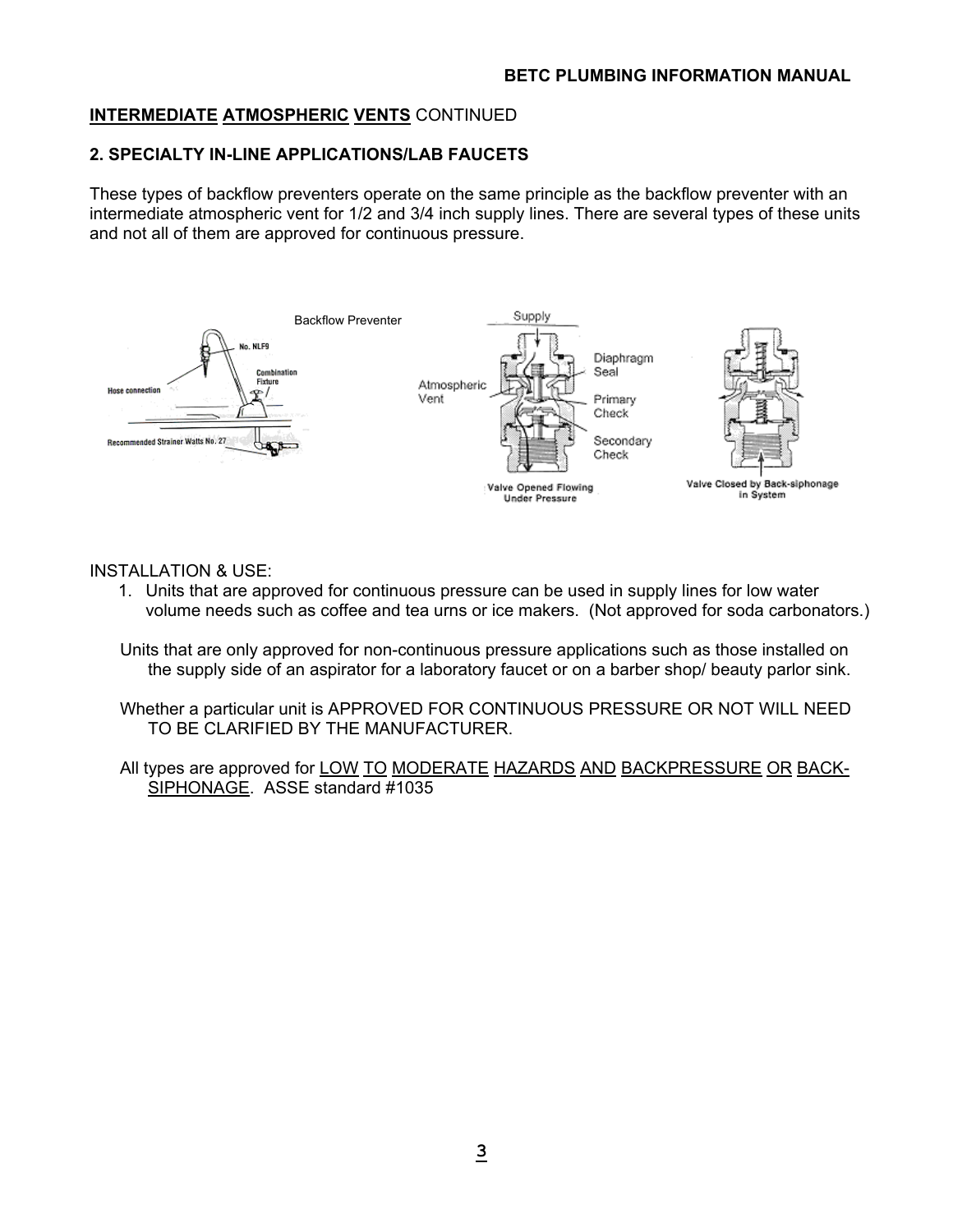## **INTERMEDIATE ATMOSPHERIC VENTS** CONTINUED

#### **3. SPECIALTY UNITS FOR BEVERAGE VENDING MACHINES**

This backflow preventer is very similar internally to the specialty units for 1/2 & 3/4 inch, and 1/4 & 3/8 inch supplies, except that it has an added ball check valve (after the secondary check valve). The ball check is an extra precaution to prevent carbon dioxide  $(CO<sub>2</sub>)$  from backflowing (via backpressure) out of a soda carbonator and into any copper supply lines. The  $CO<sub>2</sub>$  gas reacts with water to form carbonic acid, which in turn will dissolve the copper lines and thus create possible copper toxicities in those ingesting the water. Any carbon dioxide leaking past the ball check valve and the secondary disc valve would be vented into the atmosphere via the atmospheric vent/air inlet.



#### INSTALLATION & USE:

- 1. The backflow preventer and carbonator system must be located in a well ventilated area. Installation may be horizontal or vertical.
- 2. The unit may also be used for other beverage equipment such as coffee, tea, and hot chocolate.
- 3. Approved for **LOW HAZARD, CONTINUOUS PRESSURE & BACKPRESSURE OR BACK-SIPHONAGE**. ASSE standard #1032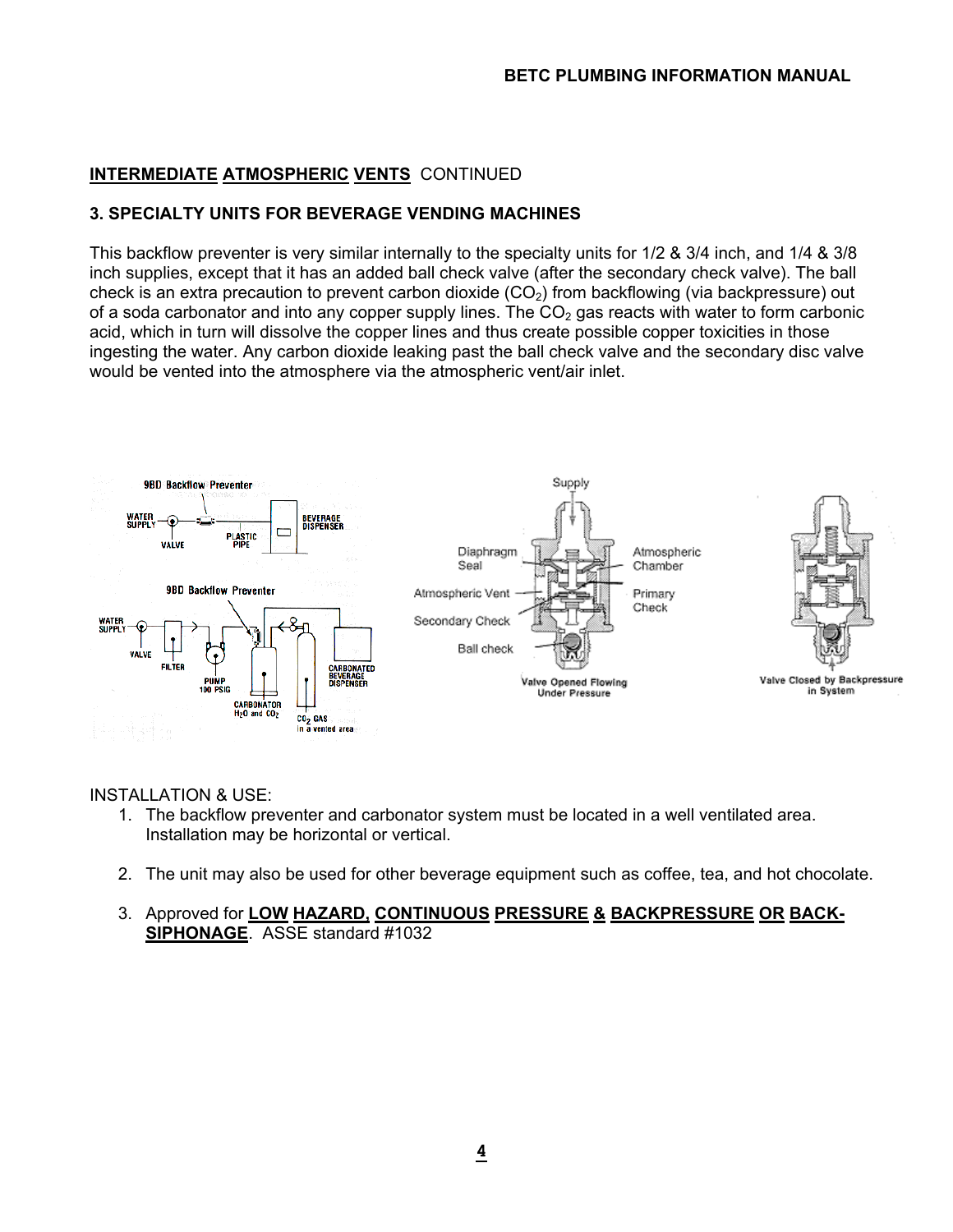## **REDUCED PRESSURE ZONE BACKFLOW PREVENTION ASSEMBLY (RPZ)**

This type of mechanical backflow prevention assembly provides the maximum protection against both back-siphonage and backpressure. Construction of the RPZ consists of two very sensitive, independent, spring loaded check valves with a reduced pressure "zone" between them (at least a 2 psi pressure differential between the "supply pressure" and the "reduced pressure zone"). These check valves are spring loaded to automatically close unless they are held open with flow in the proper direction. As the water passes through the primary check valve, the water pressure will drop (predetermined friction loss/resistance) at least 2 psi in the "reduced" pressure zone or central chamber. Under normal conditions the water will continue through the secondary check valve (only requires 1 psi to open) to the point of usage.

The reduced pressure zone contains a relief valve that drains to the atmosphere and is spring loaded for an automatic open position. The relief valve has the RP zone water pressure on one side and the water supply pressure on the other side. To keep the relief valve closed, the supply pressure must exceed the RP zone pres sure. Thus , it will spring open under any conditions causing the water pres sure in the "RP zone " to approach or exceed the supply pressure. Also, when the relief valve opens, an



air passage from the atmospheric vent to the RP zone is opened to satisfy any back-siphonage conditions. So, even if both check valves are fouled, the relief valve will continue to protect the supply.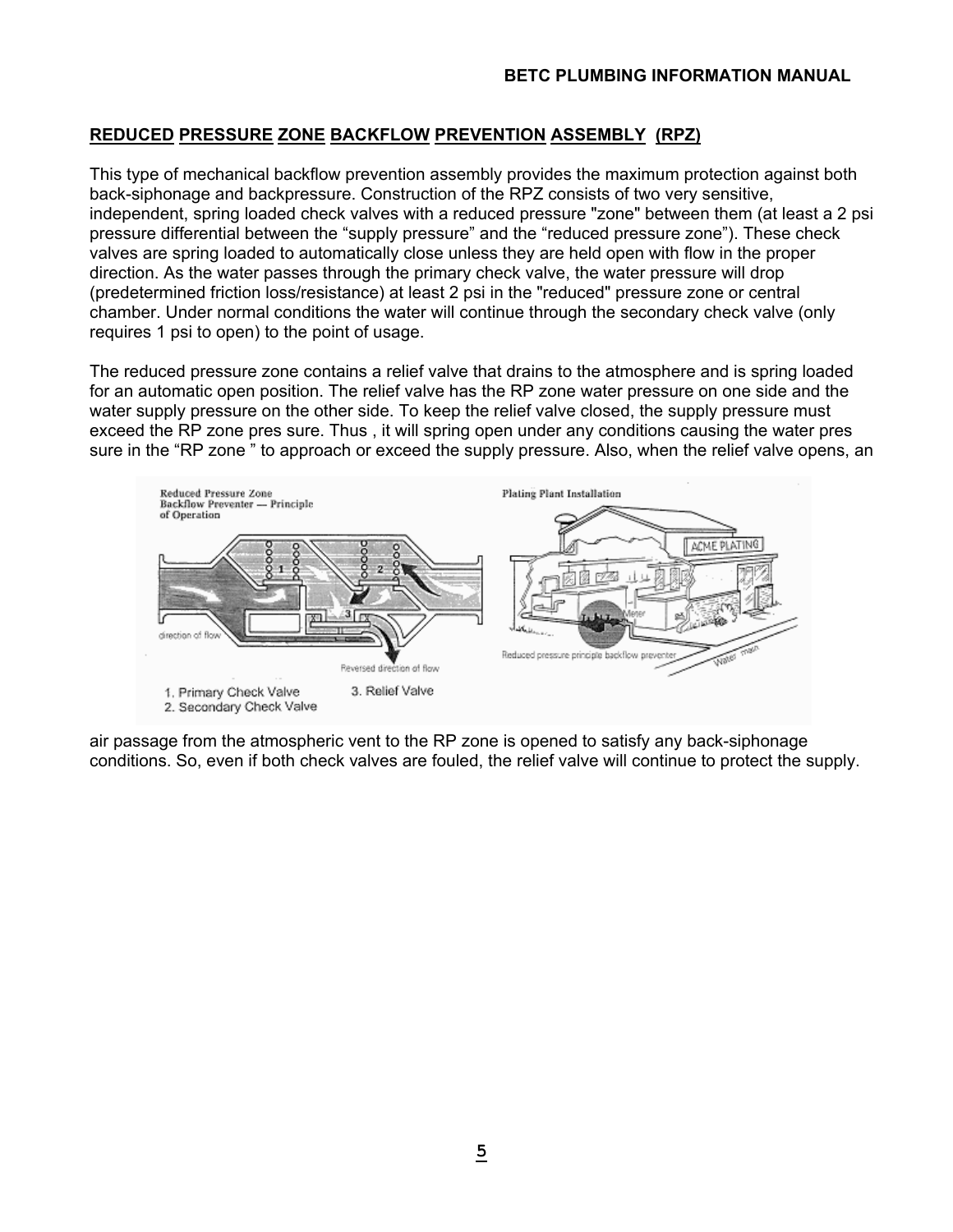

## **RPZ WATER FLOW AND RELIEF VALVE ACTION WITH VARIOUS SCENARIOS:**

- 1. BACKPRESSURE pressure increases downstream from the backflow preventer. As the downstream pressure approaches the pressure of the "reduced pressure zone", the secondary check valve will close. (Water pressure in the "RP zone" must exceed the downstream pressure in order to hold the secondary check valve open.)
- 2. BACK-SIPHONAGE approaching zero or negative pressure on the supply side. When the supply pressure approaches zero or negative values, the primary check valve will close; the relief valve will spring open (draining the reduced pressure zone); the atmospheric vent passage to the reduced pressure zone will open; and the secondary check valve will close.

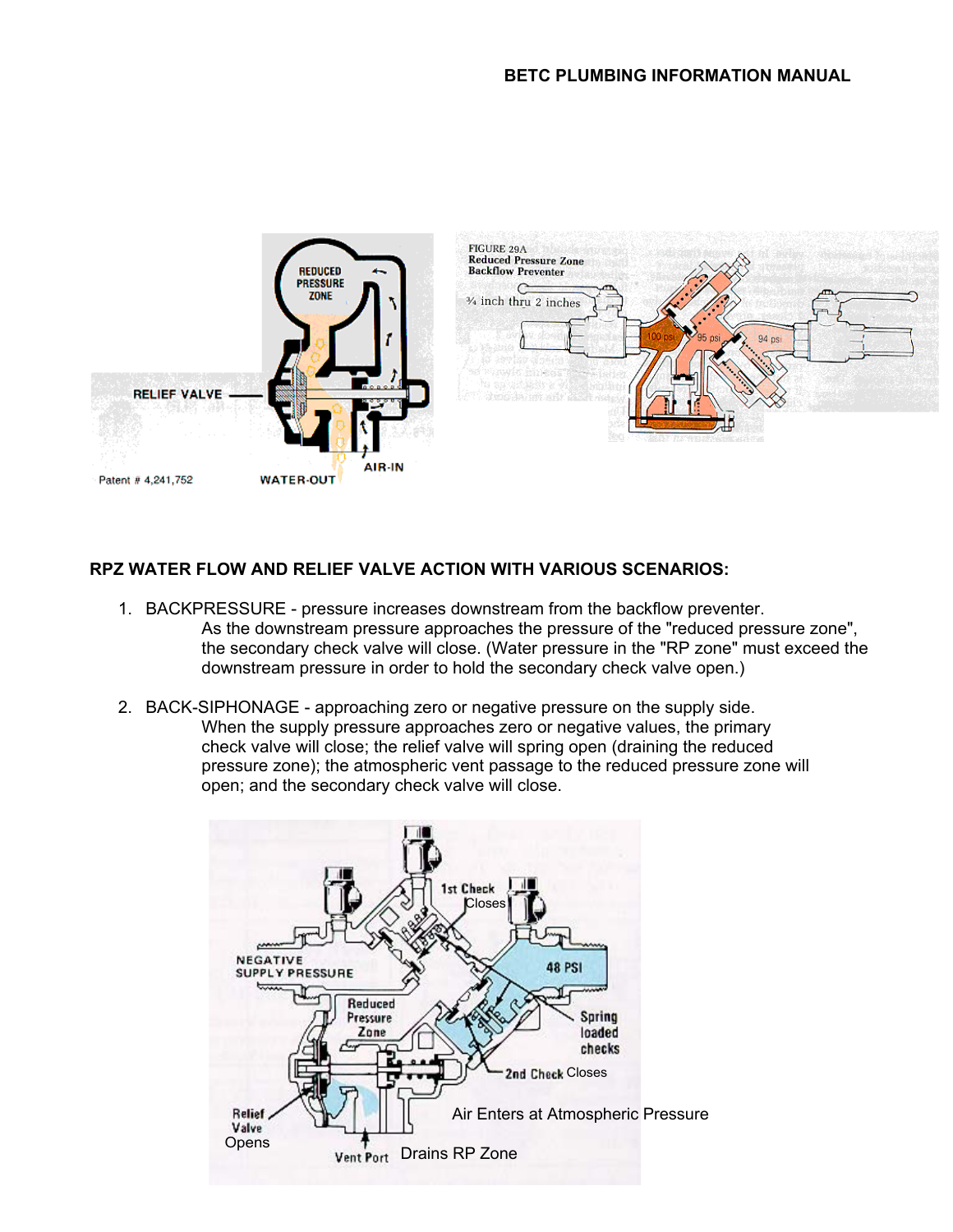- 3. BACKPRES SURE & BACK- SIPHONAGE SIMULTANEOUSLY The primary and secondary check valves would close, and the relief valve and atmospheric vent port would open.
	- 4. CHECK VALVES OR RELIEF VALVE MALFUNCTION

 Malfunctioning of one or more of the three valves in the RPZ backflow preventer would not compromise the safety of the water supply (but there may be water discharging from the relief port until unit is repaired).

#### Secondary Check Valve

 Backpressure: If some obstruction or wear prevents the secondary check valve from closing tightly, backpressure leakage would increase the central chamber pressure and thus open the relief valve and atmospheric vent port. (As chamber pressure approaches supply pressure, the relief valve springs open.)

#### **Primary Check Valve**

 Back-siphonage: If the primary check valve were to foul, then simultaneously the relief valve would open, and the air passage from the atmospheric vent port would deliver air to an area just above the primary check valve. The air would satisfy any vacuum caused by back-siphonage. The air flowing to the primary check valve does not use the same passage in the relief valve used for draining water.

 Backpressure: If the primary and secondary check valves were to fail simultaneously, then the water leaking back into the central chamber would exit through the relief valve.

#### Relief Valve/Port

 A malfunctioning relief valve will not close; it will remain open, discharging water through the port until repaired. Even when fouled, the supply remains protected.

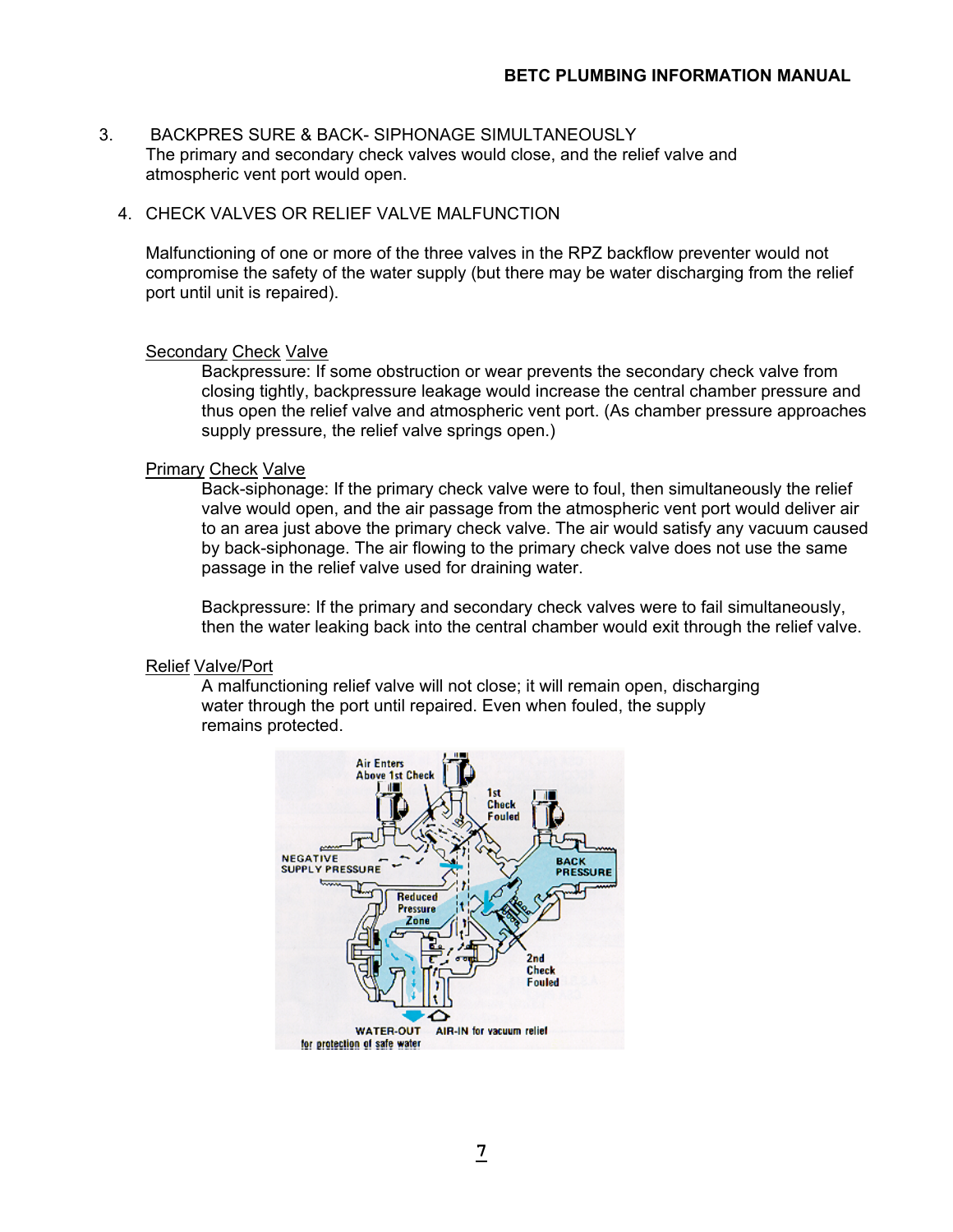#### RPZ INSTALLATION & USE:

- 1. Under no circumstances should plugging of the relief port be permitted.
- 2. The RPZ is equipped with test cocks and gate valves to enable required unit testing.
- 3. Several unit sizes are available for 3/4 to 10 inch supply lines. Approximate pressure losses across the unit are 10 to 20 psi, depending on the size and flow rate.
- 4. Install on each high hazard connection within a secondary system and/or at the service connection or water meter (for containment on the property) of car washes, autopsy and funeral parlors, commercial boilers, cooling towers, hospital and laboratory equipment, processing tanks, sewage treatment, etc.
- 5. The unit must be accessible for testing and service, and must be located above grade (not subject to flooding). The device must be installed at least 12 inches from any wall and between 12 to 30 inches above the floor.
- 6. Approved for HIGH HAZARDS, CONTINUOUS PRESSURE, BACKPRESSURE OR BACK-SIPHONAGE. ASSE standard #1013

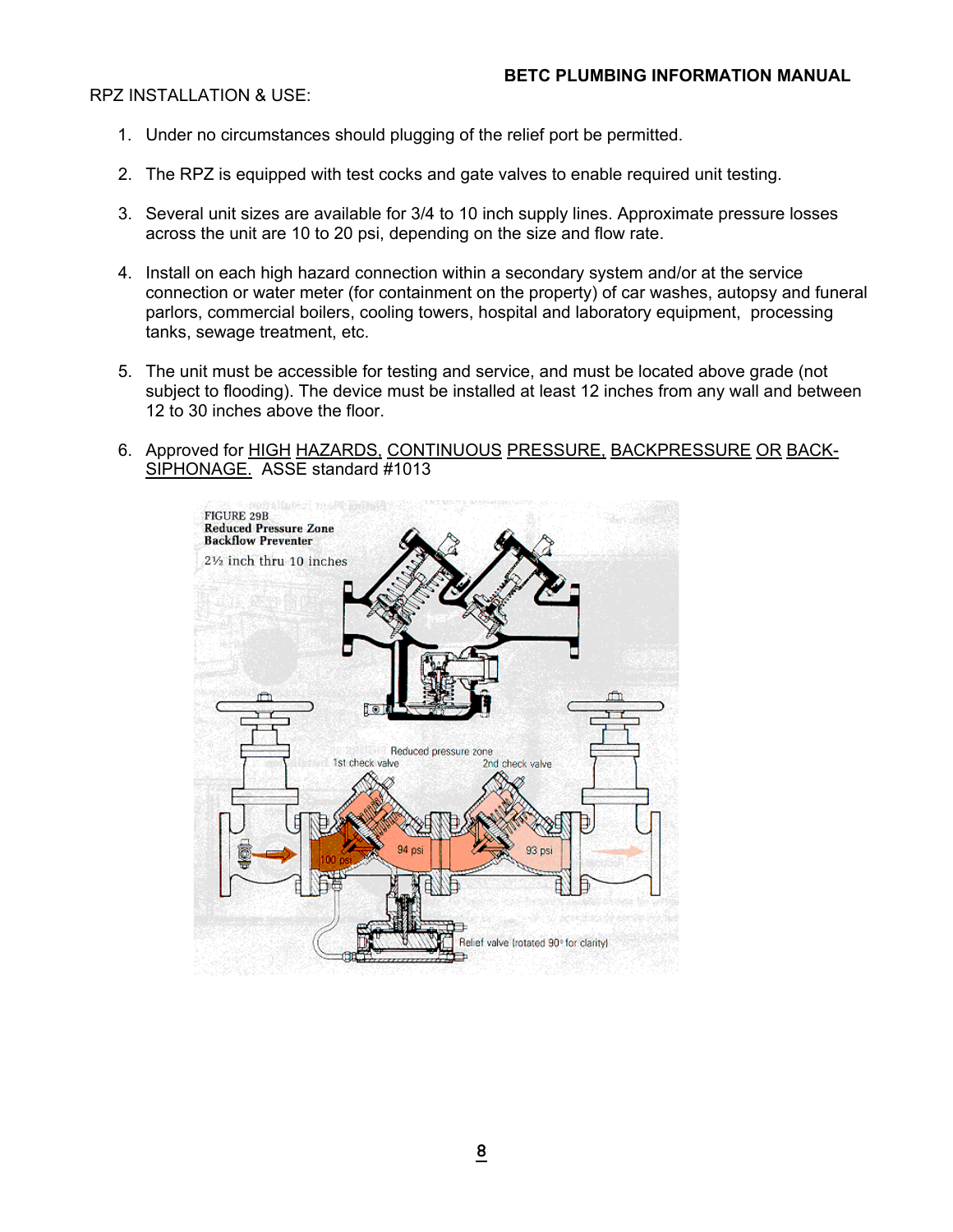## **DOUBLE CHECK VALVES**

A double check valve backflow preventer consists of two check valves that are spring loaded in the closed position. These devices do not have the added protection of an atmospheric vent and therefore are limited to the amount of protection they offer and how they can be used. Some jurisdictions and codes do not permit double check valves to be used for backflow protection.

INSTALLATION & USE:

- 1. Double check valves can only be used where they are approved for limited use with low hazard, continuous pressure conditions.
- 2. THREE TYPES OF DOUBLE CHECK VALVES:

#### I. DOUBLE CHECK VALVE

 This type of device is designed for commercial applications for 3/4 to 10 inch supply lines and contains test cocks and gate valves for testing purposes.

ASSE standard #1015



Flow

## **II. DOUBLE CHECK DETECTOR CHECK VALVE**

 This device is similar to the "double check" unit except that it has a water meter added to detect down stream leaks and unauthorized withdrawals. The unit is commonly installed on fire protection supply mains. ASSE standard #1048